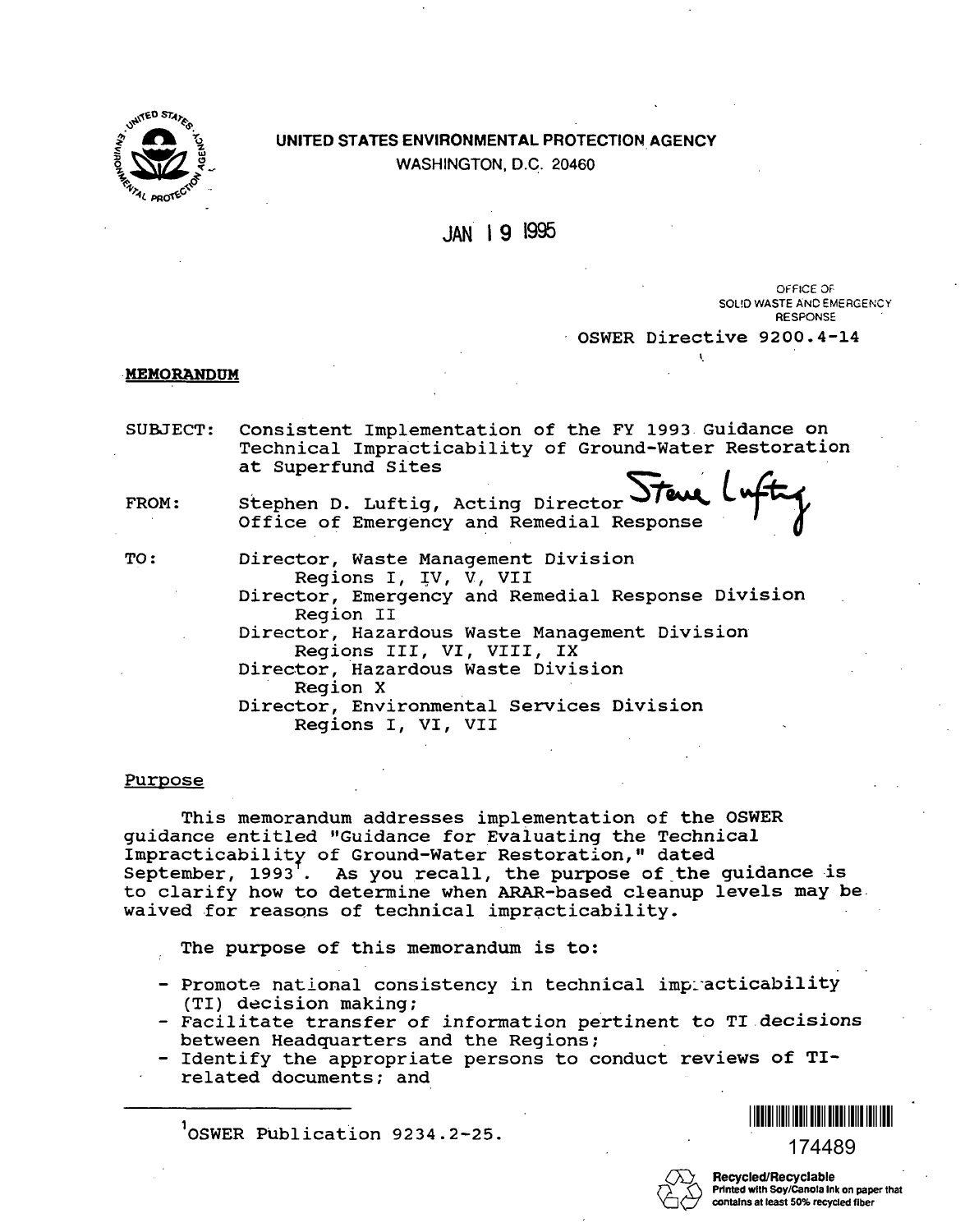- Clarify the role of Headquarters consultation.

# Background

Ground-water contamination, confirmed at 85 percent of National Priorities List sites, continues to be of critical in ports so to the Superfund program. The remediation of the most highly contaminated sites, nowever, such as those with DNAPLs, presents both technical and policy challenges. While EPA remains firmly committed to restoring contaminated ground water to beneficial uses at Superfund sites, it is also important to recognize that technical limitations to achieving this goal may exist.

The goal of ground-water cleanup at Superfund sites continues to be restoration of contaminated ground water to ARARbased cleanup levels wherever technically practicable. However, evaluations of "pump and treat" remedies published by EPA ... 1989 and 1992 indicated that complete restoration of many ground-water contamination sites in the Superfund program might not be technically practicable with available remediation technologies· due to the presence of non-recoverable DNAPLs, or for other reasons related to complex site hydrogeology or contaminant characteristics. Where such factors'constrain ground-water restoration, the Superfund program's approach is to emphasize removal or treatment of source materials; containment of nonrestorable source areas; and restoration of aqueous contaminant plumes.

The National Research Council's recently released report "Alternatives for Ground Water Cleanup" independently confirmed EPA's findings that available ground-water remediation technologies are limited in their ability to restore all portions of contaminated ground-water sites. However, the NRC report also pointed out that, despite these constraints: 1) Non-restorable areas at complex sites generally constitute relatively small portions of the overall ground-water contamination problem; and 2) Pump and treat and other technologies are capable of restoring large portions of such sites, and of providing significant environmental benefits. The NRC report is therefore consistent with the current Superfund approach to ground-water remediation.

The close scrutiny of EPA's approach to ground-water cleanup, evidenced during the superfund reauthorization debate and in the NRC report, illustrates the importance of sound implementation of ground-water cleanup. Therefore, there is a great deal of attention being placed on how EPA implements the technical impracticability guidance. The TI guidance clarifies Superfund ground-water policy, and provides direction for collecting, analyzing, and presenting the information needed to determine whether restoration of contaminated ground water is

2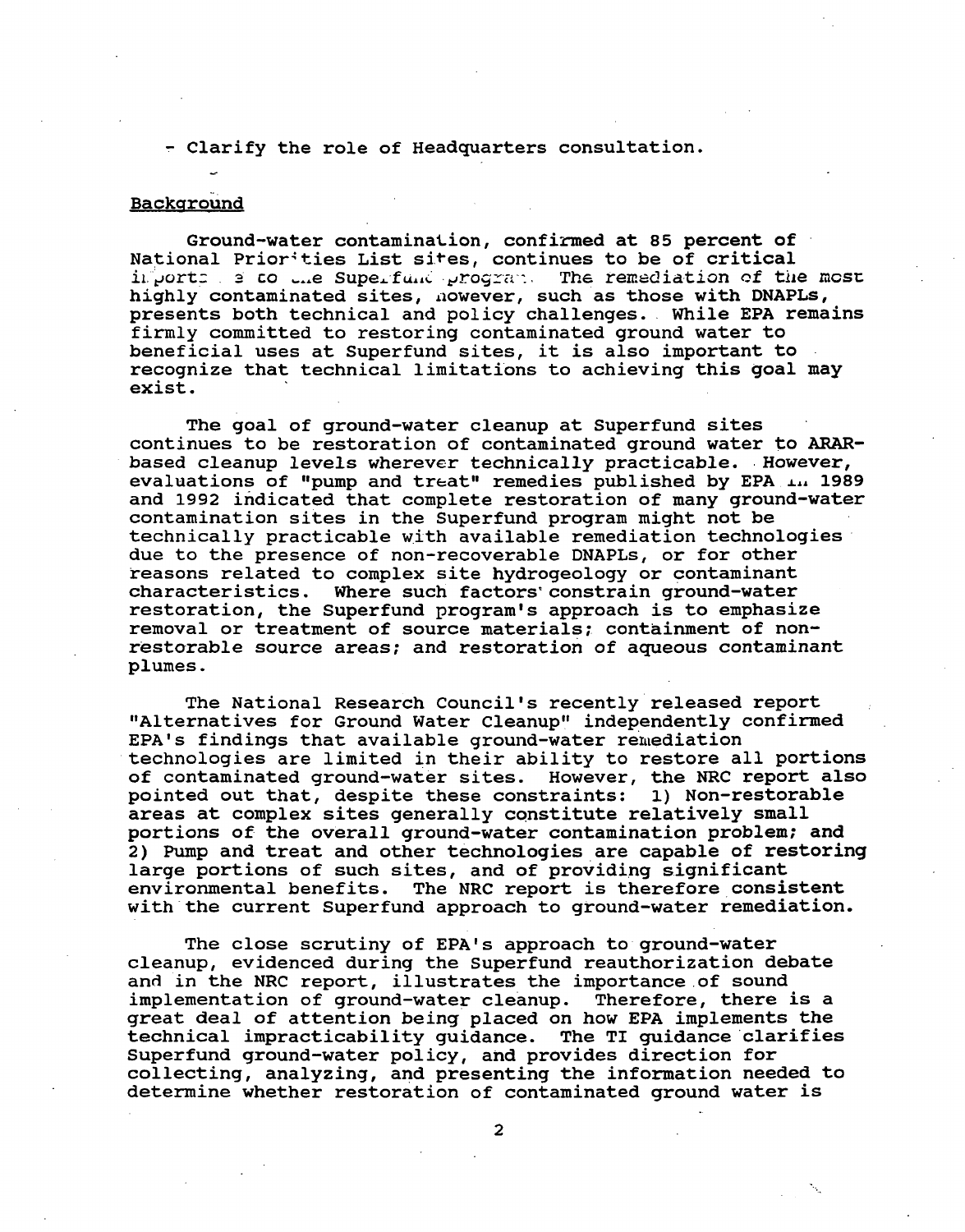# technically impracticable.

A typical TI "evaluation" should consist of a concise standalone report, or a section in a· site characterization document such as an RI/FS. Reviews of TI evaluations will require sitespecific decisions regarding data sufficiency, the methods of  $\epsilon$  analysis, and the sele tion of appropriate alternative remedial strategies where total restoration is technically impracticable. Each of these facets of a TI decision is potentially complex and resource intensive.

**Technical impracticability decisions may be made as soon as sufficient information is available. to demonstrate that such a finding is appropriate.** From a practical perspective, this generally will be at one of three points in the remediation decision process:

- A "front-end" decision made at the time of the: ROD, based on site characterization and feasibility study data alone; A decision made at the time of the ROD, but based in part on
	- pilot test or early remedial action performance; or
- A post-ROD decision based on a pilot test or a ground-water restoration remedy's performance.

Note that front-end TI decisions will require very thorough site characterization and feasibility study analyses, and generally will be appropriate at sites with severe contamination problems (e.g., non-recoverable NAPL contamination in complex geologic environments such as heterogeneous soil deposits or fractured bedrock). The TI guidance provides recommendations for the types of site data and data analyses generally needed for <sup>f</sup>front-end TI evaluations.

The guidance also highlights the usefulness of a phased approach to ground-water remediation that employs early actions (e.g., source removal, source containment, or plume containment) because such actions not only reduce site risks, but may also be used to provide more accurate data on which to base subsequent decisions concerning the restoration potential of the site.

#### Objective

The objective of this memo is to promote technically sound, nationally consistent implementation of the technical impracticability guidance. Specifically, this memo: l) Establishes points of contact in Headquarters for transfer of TIrelated information and for document reviews; 2) Requests that the Regions identify a person or persons as points of contact on TI issues and reviews; and 3) Outlines a basic process for evaluating TI decision documents.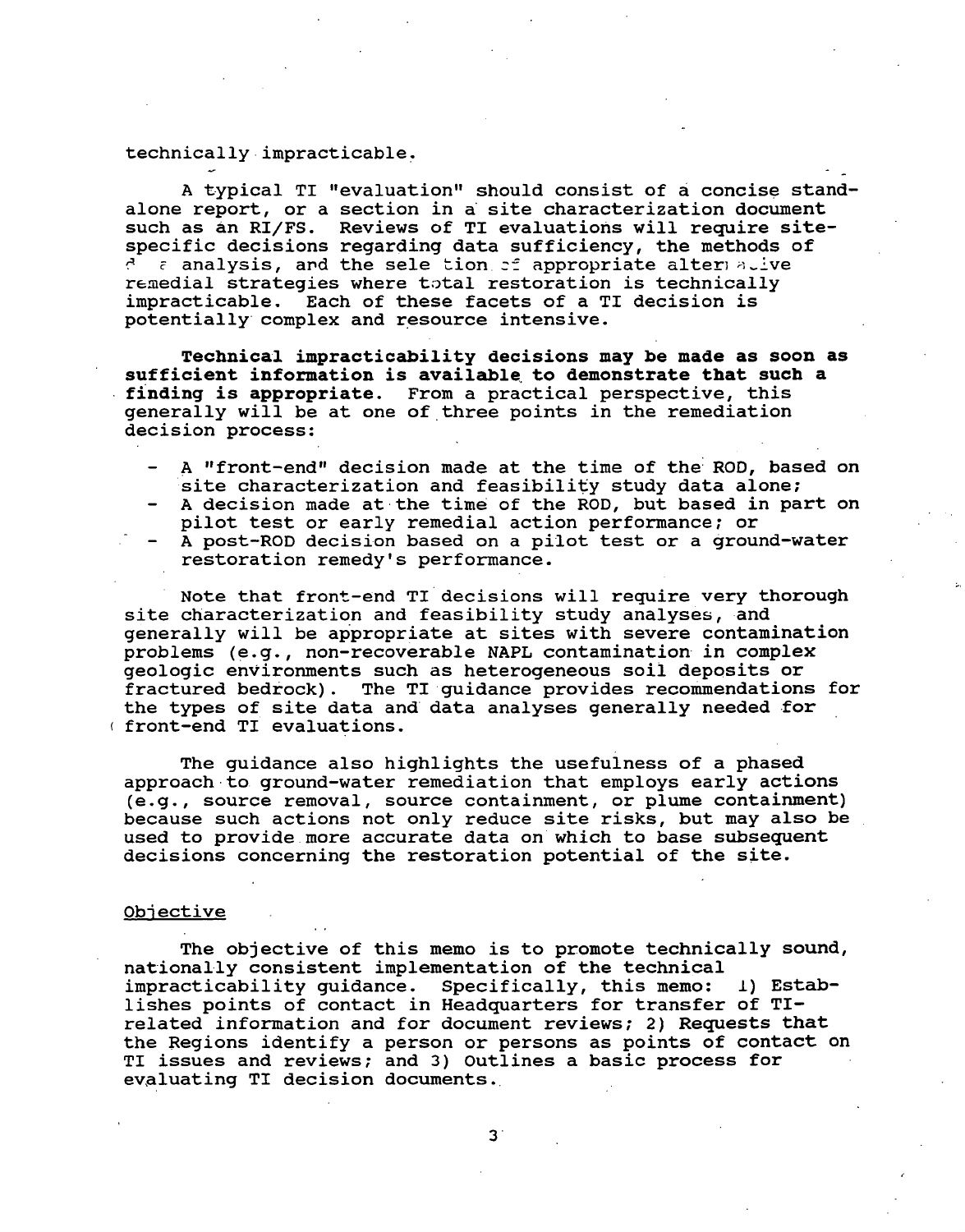# Implementation

### **Communications and Points** of **Contact**

Regional managers, in consultation with Headquarters, may make a significant number of TI decisions during the remainder of FY 95 and beyond. Reviews may be resource intensive, and require in.ut from several different sources. To help facilitate these reviews, to assist the involved offices in planning for their respective resource commitments, and to help monitor the progress of guidance implementation, we are promoting regular, periodic communication among points of contact to be .established in the Regions, Headquarters, and ORD.

**Regional Point of Contact. A** point of contact (either a person'or small team of individuals) should be identified within each Region to serve as a source of information on the TI guidance to regional staff. Where appropriate, the contacts will assist RPMs, ORC attorneys, and other staff by referring them to support personnel (e.g., in-house or ORD technical specialists)<br>for additional assistance. This person or team would also This person or team would also provide a valuable communication link between Headquarters, ORD, and the Region to facilitate the transfer of information regarding TI decisions.

The regional contact person (or team) may be a member(s) of the technical support staff or other person(s) knowledgeable in both the technical and policy aspects of ground-water remediation. For example, several members of the regional Ground Water Forum have expressed an interest in being the point of contact, as the Forum.was actively involved in the development of the TI guidance. The names of the Ground Water Forum members in the Superfund program are provided at the end of this memorandum.

*Please provide the name or names of the regional contact* · *persons to* me *through-Peter Feldman of the Hazardous Site Control Division by February 24, 1995.* 

**Headquarters Contacts.** The current OERR point of contact for TI-related issues and consultations is Peter Feldman of the Hazardous Site Control Division (703-603-8768). The OERR contact will assist in the review of TI evaluations, provide a national perspective on similar decisions, and coordinate Headquarters<br>consultations. The OERR point of contact may also be reached The OERR point of contact may also be reached through other Headquarters Regional Coordinators, who will be assisting in the implementation of this guidance.

The current OGC point of contact is George Wyeth (202-260-<br>7726). The OGC may be consulted on an as-needed basis to The *OGC* may be consulted on an as-needed basis to evaluate any statutory or regulatory concerns.

**ORD Contacts.** ORD laboratories can provide specialized,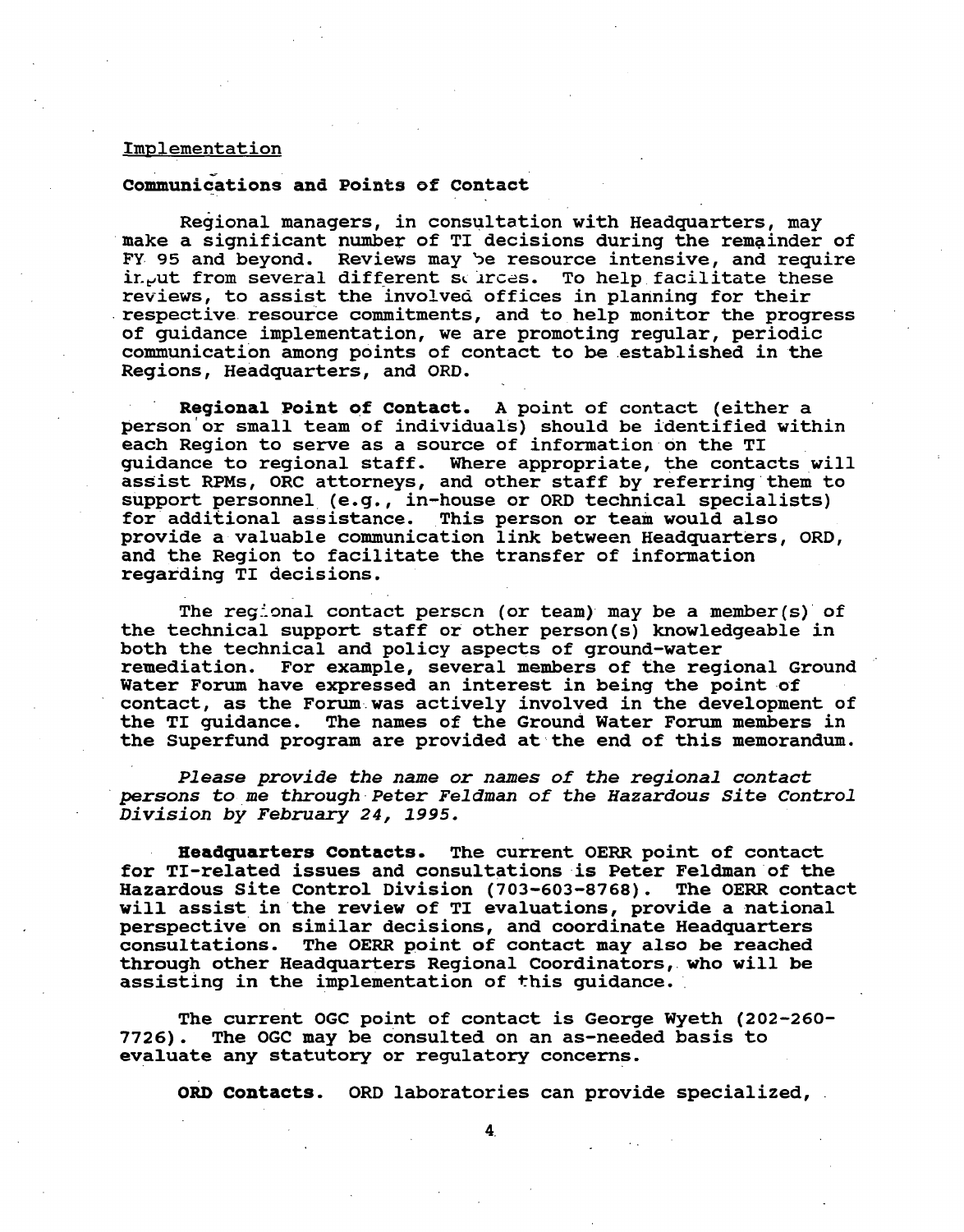site-specific technical support in a number of areas related to<br>TI evaluations. The laboratories, through the Technical Suppor The laboratories, through the Technical Support Project; offer the Regions consultation services by scientists  $\cdot$  with experience in site characterization and remediation. Review with experience in site characterization and remediation. of technical impracticability evaluations may require skills in such specialized areas as computer modeling and bioremediation; the support services offered by ORD may prove crucial in dete:.. ining the technical meri's of such TI evaluations. The appropriate general contact for TI issues and site-specific consultations is Don Draper, Director of the Technical Support Program at the R.S. Kerr Laboratory in Ada, OK (405-436-8603).

**Conference Calls.** Regular communication between the points of contact will be established to share information and experience related to implementing the TI guidance, and to assist ORD and Headquarters to plan for the volume of TI reviews that<br>may be required. This will be implemented through a bimonthly This will be implemented through a bimonthly or quarterly conference call in which all the Regional, ORD, and Headquarters points of contact will participate, with limited space for other interested parties. The precise format of this communication system will be determined in an initial conference call, once the points of contact have been identified. OERR will coordinate the conference call; the initial call will be conducted in early March, 1995.

#### **TI Decision Review Process**

Decisions regarding TI ARAR waivers will be made by the Regional Administrator or Division Director, as appropriate, based on recommendations provided by ORD, Regional, and Headquarters reviewers.

**The TI review team.** TI decisions generally will require a significant amouht of review, particularly from a technical perspective, but also from legal and policy perspectives. A Regionally-led team should be established to review TI **waiver**  evaluations from PRPs, as well as those developed by EPA or the State. Based on experience gained on reviews of TI evaluations by Regional staff to date; the review team generally includes the following:

- RPM and first line supervisor;
- ORC site attorney;
- Ground-water specialist (ORD and/or a Regional scientist);  $\rightarrow$
- State representative (as appropriate)
- Regional ROD peer reviewer (where available);
- HQ OERR representative; .
- HQ OGC representative (on an as-needed basis); and
- Human health and ecological risk assessors (as appropriate).  $\rightarrow$

Representatives from ORD, OERR, and OGC will either be the points of contact discussed above, or other individuals who will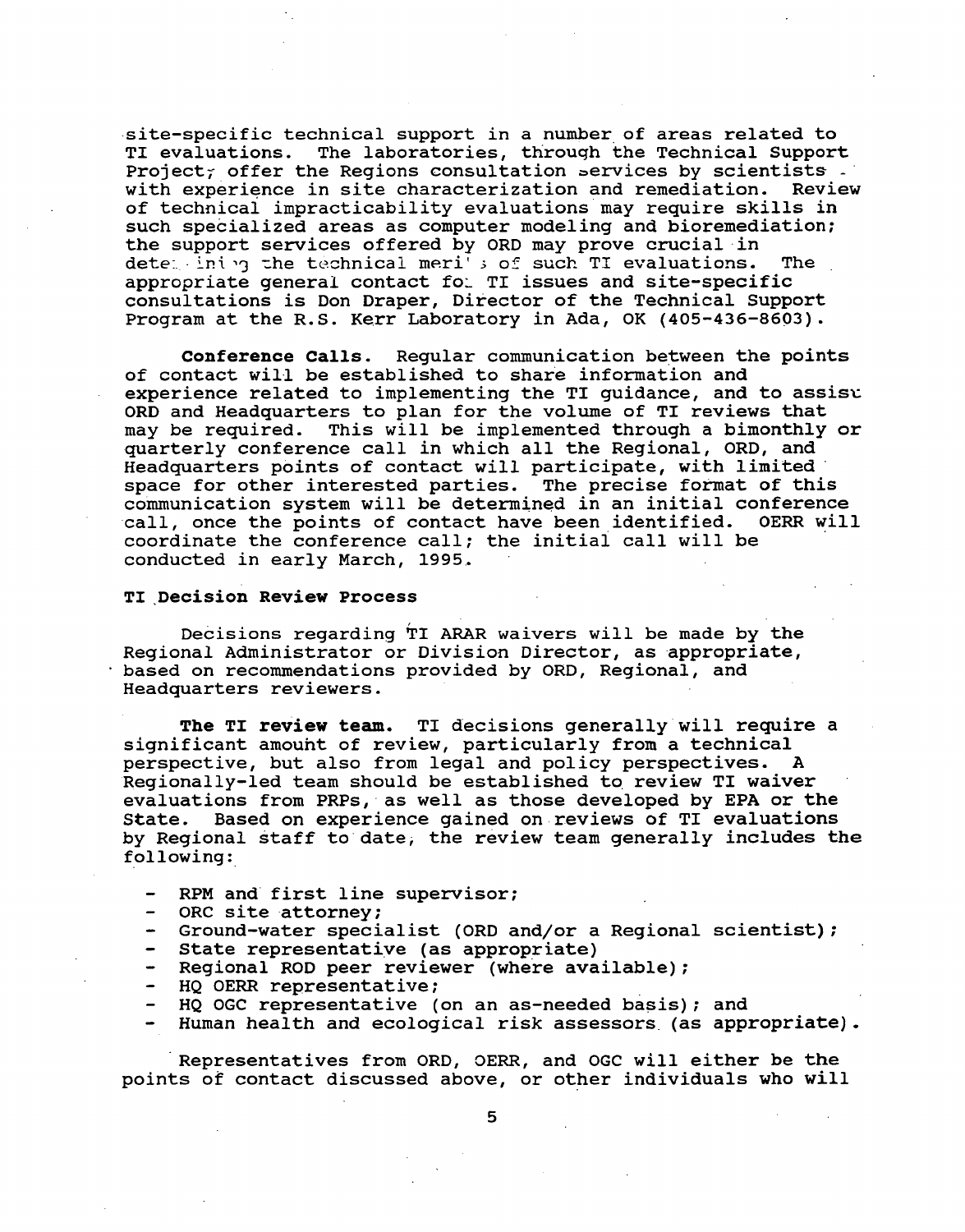be designated on a site-specific basis. The ORD reviewer will assist the Region in assessing the technical merits of specific. TI evaluations; the Headquarters reviewers will provide the Region with the national perspective on TI decisions and provide assistance on legal or programmatic issues.

*.-·:* iew Process.· The revic *:* pro~e--ss generally will c,1nsist of the following steps:

- 1. Technical review by the review team members to determine whether the TI evaluation is sufficiently complete, and whether it provides a technically sound justification for invoking the TI waiver. The evaluation should be revised based on review team comments until it meets these criteria.
- 2. Consultation with the Director of the Hazardous Site Control Division of Headquarters OERR.
- 3. Regional decision on the waiver, which is then generally incorporated into a ROD or ROD amendment. The TI evaluation should also be entered into the Administrative Record.

**Scheduling. Reviews.** As TI reviews may require detailed evaluation of technical materials, a sufficient amount of tinfe (four to eight weeks) should be built into the project schedule to permit Regional, ORD, and Headquarters participants to conduct thorough reviews.

Headquarters Consultation. The ROD consultation process, begun in 1985, fosters communication between the Regions and Headquarters on implementation of key aspects of the Superfund program. Consultation on TI ARAR waivers in RODs, which was identified in the Twenty Fifth Remedy Delegation Report (October 1993), will continue to be OERR policy. The consultation will be for RODs, ROD amendments, and ESDs invoking a TI ARAR waiver.

Consultation on TI ARAR waivers is intended to provide the Regions with a national perspective on similar decisions, and to identify any potentially significant precedent-setting issues at particular sites. This input should prove useful to Regional decision makers because relatively few sites have been through the TI review process; in addition, there are a number of technical and enforcement concerns that are likely to factor into site-specific decisions that also will be of interest to the national program.

Where an appropriate team has been involved throughout the review process leading up to the consultation, it is anticipated that the consultation will be relatively brief. The Headquarters contact within OERR (Peter Feldman) or the OERR Regional Coordinator should therefore be notified as early as possible of any impending TI waiver decision so as to expedite the review and

6